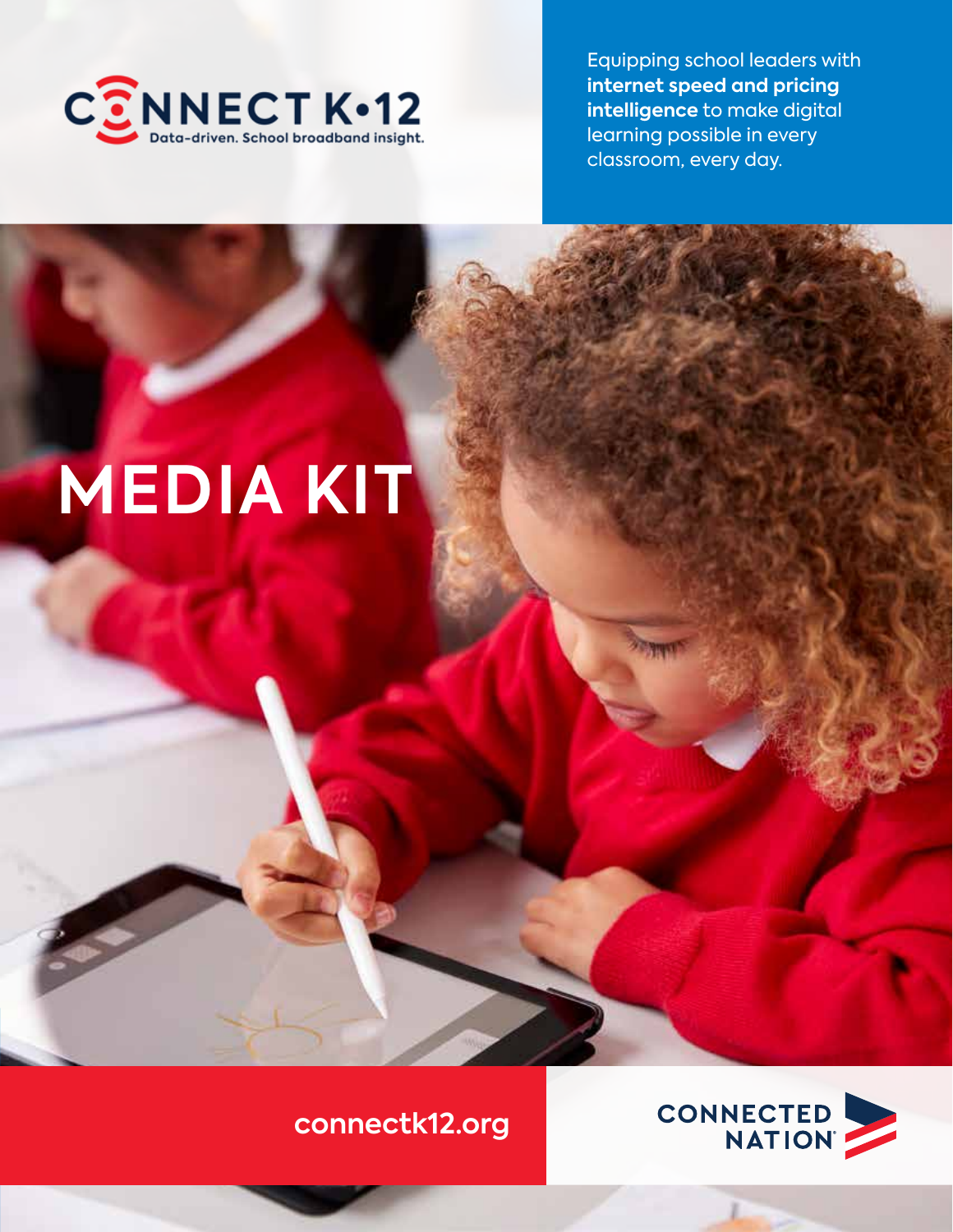## WHAT IS CONNECT K-12 (CK12)?

Connect12.org is a free tool that provides internet speed and pricing information for America's public schools. It aggregates, analyzes, and visualizes the latest E-rate data in seconds.

#### WHY IS THIS DATA IMPORTANT?

This data helps YOUR local leaders negotiate better internet pricing and, ultimately, get more bandwidth for less — improving connection in the classroom.

#### WHAT IS E-RATE DATA?

The E-rate program is overseen by the Federal Communications Commission (FCC). It provides discounts for telecommunications, internet access, and internal connections to eligible schools and libraries.

CK12 is the only reliable — and free — way to monitor the E-rate program while also comparing internet pricing and speeds among school districts. Schools negotiate their internet contracts every few years. School leaders need this data and analysis so they can better leverage their E-rate funds and get more for their money.

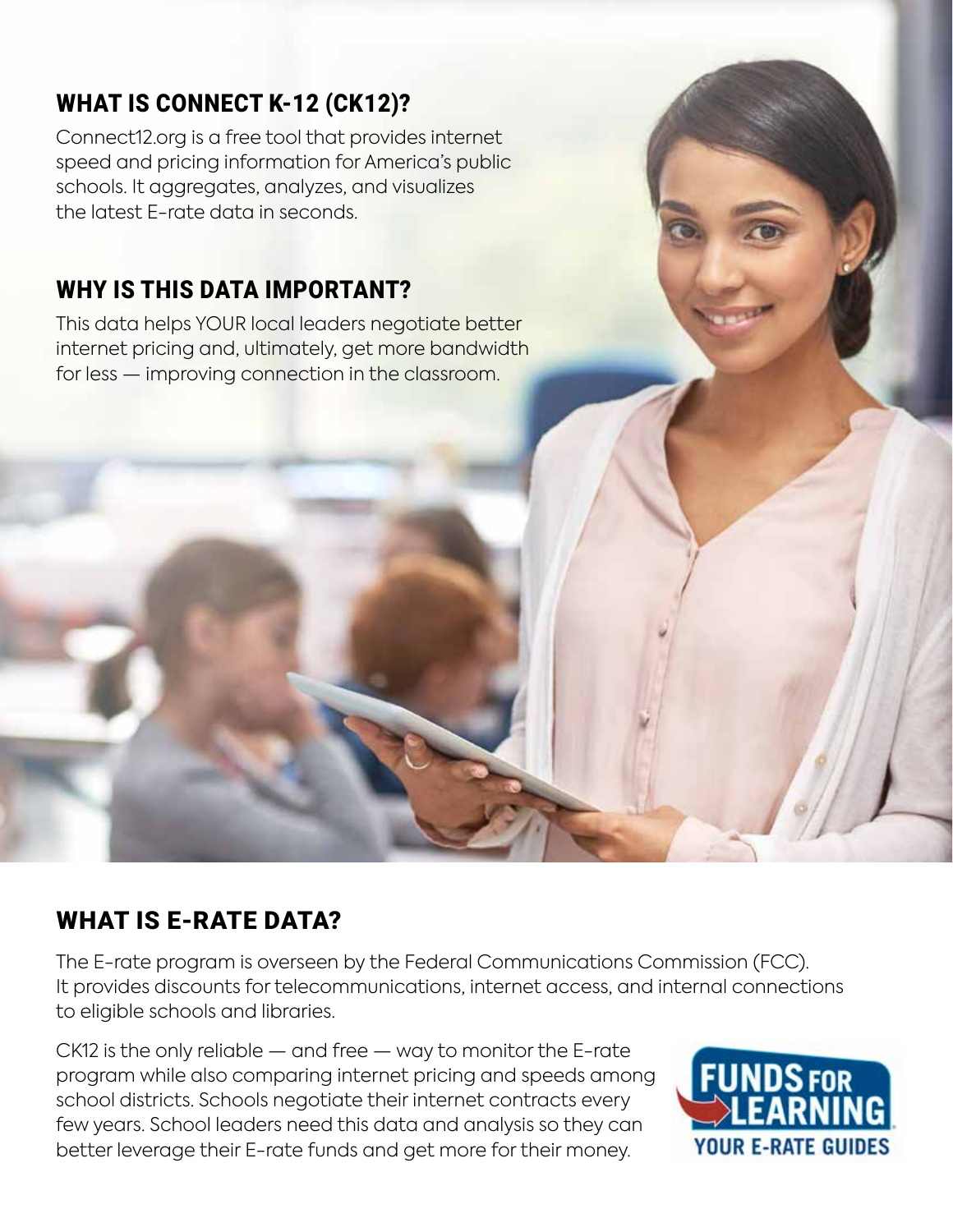# 59% of school districts nationwide are meeting **the FCC recommended bandwidth of 1 Mbps per student.**

% of school districts meeting 1 Mbps/student by state



The median cost per Mbps in schools nationwide **decreased by 24% last year.**



Source: FCC E-rate Form 471 (FY2021)